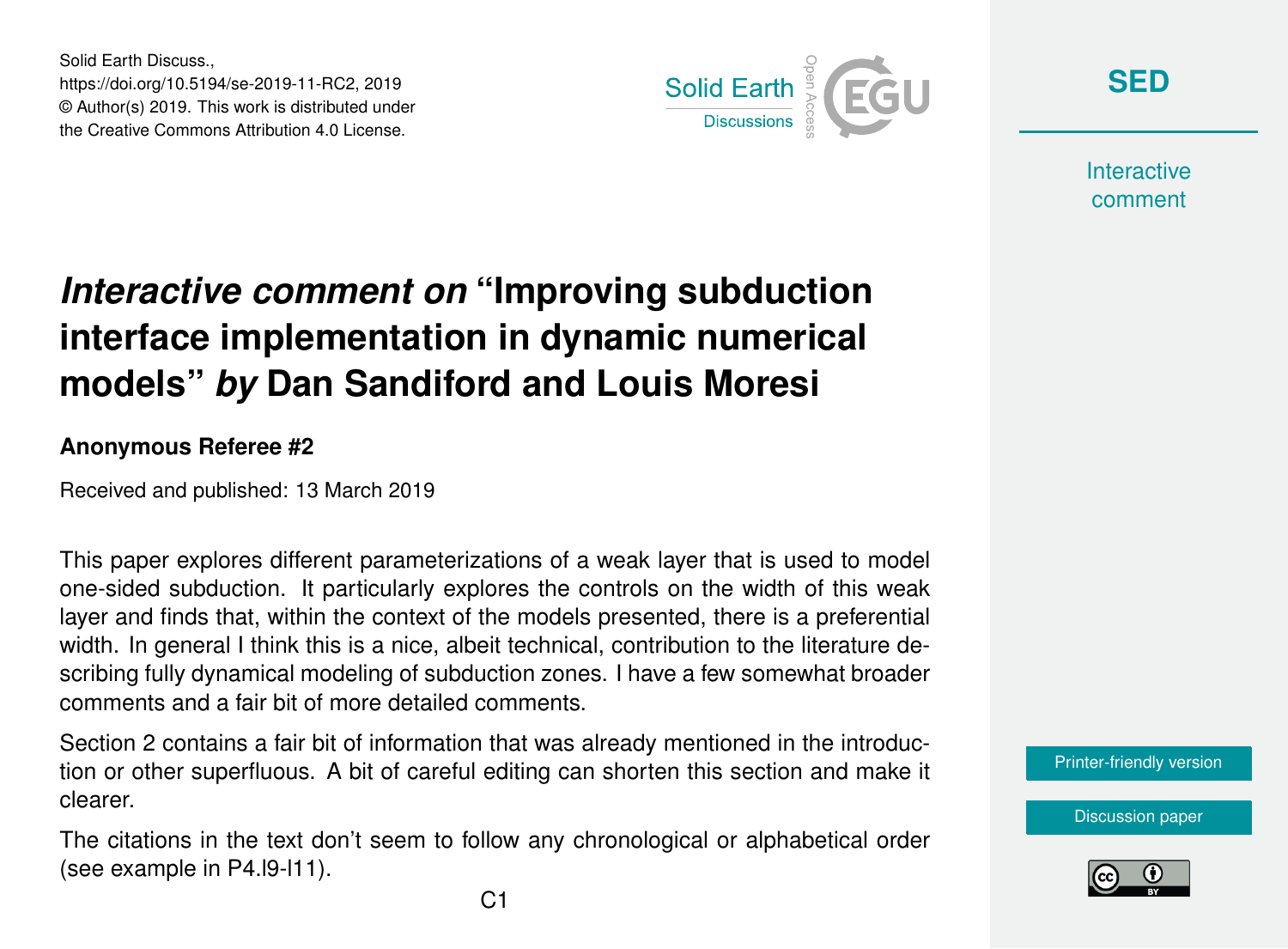The weak fault seems rather wide (10 km as mentioned on page 7). If you have a 2 km grid resolution then that it is probably a good idea to smear it out over such a distance but what are your thoughts about FEM grid refinement around this fault to be able to bring it to more realistic thicknesses?

I wonder if the improvements you find when choosing the initial and maximum width of the weak zone to be 20 km is just a matter of the numerical resolution (mesh and #particles) that you use. Maybe you need at least 10 elements in this zone for things to stabilize. You mention that a lot of small wavelength variations disappear compared to using 10 km. This might be a symptom of discretization issues. It would be very helpful if you could repeat your exercise with higher resolution. I suspect your maximum width will go down with increasing resolution. In 5.3 you do a divergence test but I am not sure that this is very meaningful given that you show that coarser resolution meshes lead to worse results. It is far more exciting to see what happens when you start converging.

Figure 11. I am not certain it is useful to show underresolved results.

More detailed remarks (I wish SE would use continuous line numbering instead of restarting it every page. . ..).

P1 footnote

1. why footnote?

2. might be good to add a few original references as to why the slab-mantle wedge coupling appears to start at 80 km (that seems to be the case in most SZs; please just clarify why we think this is the case)

P2.l5. typo

P2.l25. typo

P2.l25-27. Full sentence here. You can probably rephrase this a bit better as in that sediments may be important amidst various other issues controlling plate velocities.



**Interactive** comment

[Printer-friendly version](https://www.solid-earth-discuss.net/se-2019-11/se-2019-11-RC2-print.pdf)

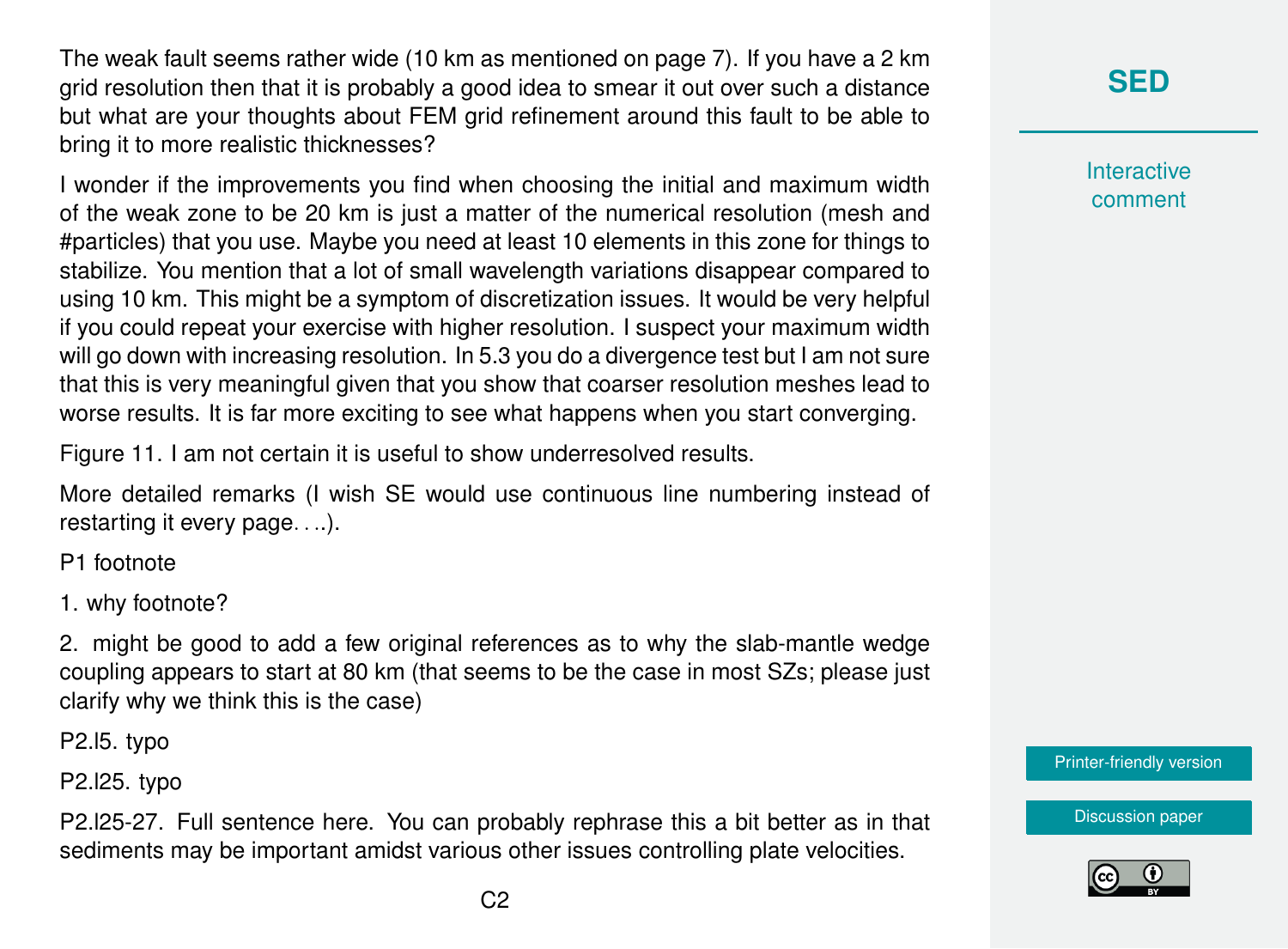P2.l33. 10's -> tens

P3.l12-14. I am confused about this full sentence here. The seismogenic zone is generally not characterized by ending in the mantle (maybe between slab crust and mantle, but not slab mantle and mantle).

P3.l14. Average stresses: where?

P3. line starting at l22. This seems to take a single point of an antigorite-out boundary as some extreme. It's a bit more variable/complex than that. You can probably delete this sentence.

P4. Figure 1. last line "representative" of what?

P4.l14 missing article

P4.l5 missing plural

P4.l9 typo

P5.l11 typos

P5.125. What is 'over-resolving' $\hat{A}$ ă?

P5.l30 just benchmarking

P5.l31. "1 km, &20K" Not sure what this means. The benchmark study referenced here showed that finite element models agreed on temperature predictions along the slab surface to within about 1K for 1 km resolution. There were some finite difference models that had larger differences. And here and below. It is just '20K' not '20\degreeK'.

P7 three sentences starting at l20. Don't you say essentially the same thing here? You might be able to condense this into a single sentence.

P8.l1 I hope a cosine taper is easy to implement in many subduction models. Is it not?

P9.l12ff. Maybe use subscript 'conv'?

**Interactive** comment

[Printer-friendly version](https://www.solid-earth-discuss.net/se-2019-11/se-2019-11-RC2-print.pdf)